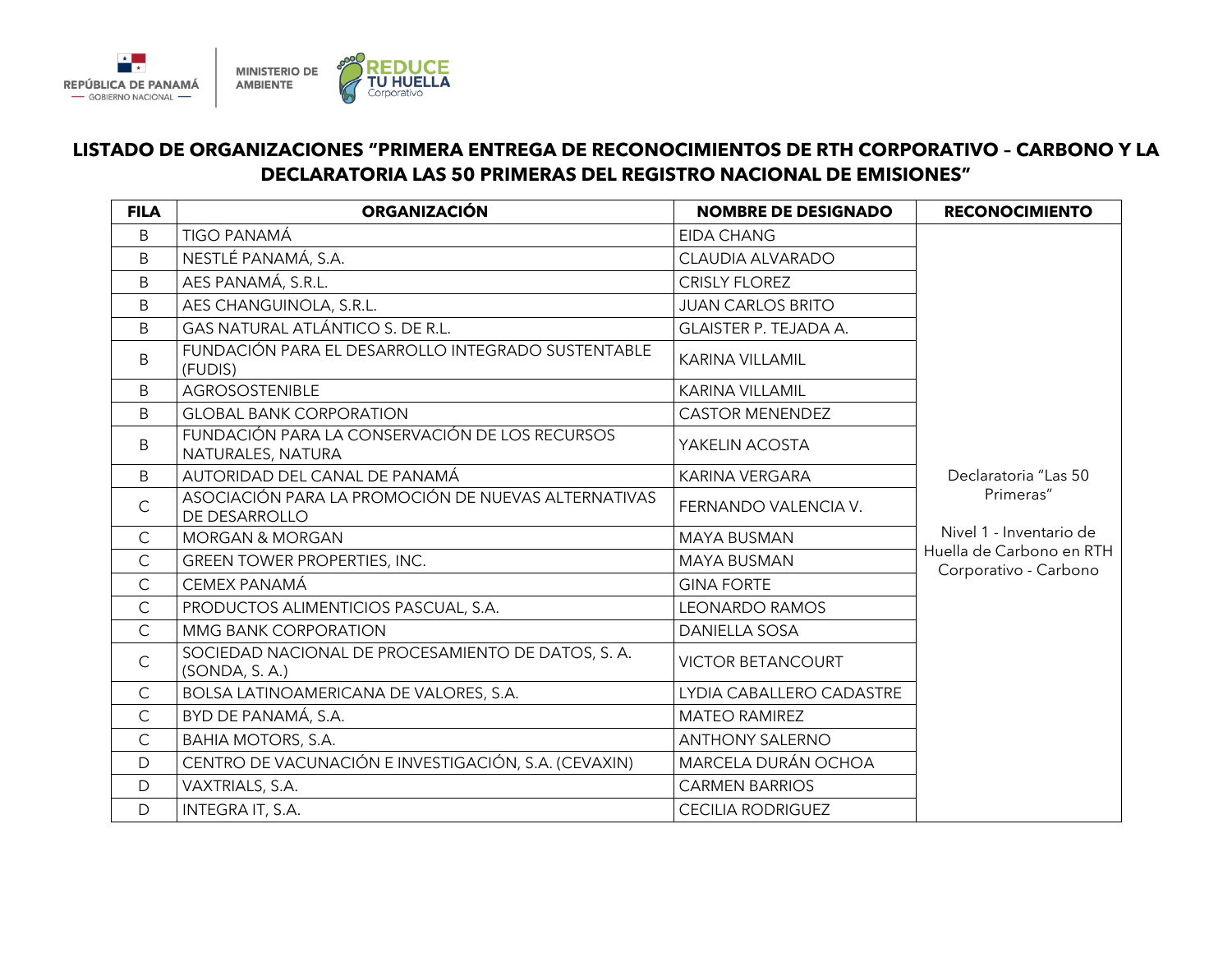

| <b>FILA</b> | <b>ORGANIZACIÓN</b>                                                  | <b>NOMBRE DE DESIGNADO</b>              | <b>RECONOCIMIENTO</b>                               |
|-------------|----------------------------------------------------------------------|-----------------------------------------|-----------------------------------------------------|
| D           | SECRETARÍA NACIONAL DE CIENCIA, TECNOLOGÍA E<br>INNOVACIÓN (SENACYT) | LUZ GRACIELA CRUZ                       |                                                     |
| D           | ENEL SOLAR, S.R.L.                                                   | PERCY GARRIDO                           |                                                     |
| D           | ARCOS DORADOS PANAMÁ                                                 | NO ASISTIÓ                              |                                                     |
| D           | FUNDACIÓN PARQUE NACIONAL CHAGRES                                    | ROSA MARIA GUERRA                       |                                                     |
| D           | ENEL GREEN POWER PANAMÁ, S.R.L.                                      | PERCY GARRIDO                           |                                                     |
| D           | METRO DE PANAMÁ, S.A.                                                | ABDIEL ENRIQUE FILÓS<br><b>GONZÁLEZ</b> |                                                     |
| D           | KOMUNIKA LATAM                                                       | <b>FLOR PICOTA</b>                      |                                                     |
| E           | SGS PANAMÁ CONTROL SERVICES INC.                                     | <b>CARLOS BAGNARA</b>                   |                                                     |
| E           | 3M PANAMÁ PACÍFICO, S. DE R.L.                                       | CESAR EDUARDO SEQUERA<br><b>RAMIREZ</b> |                                                     |
| E           | MINISTERIO DE AMBIENTE                                               | MILCIADES CONCEPCIÓN                    |                                                     |
| E           | CONSERVATORIO, S.A.                                                  | <b>HARNEET SINGH</b>                    |                                                     |
| E           | <b>BANCO GENERAL, S.A.</b>                                           | RAÚL STANZIOLA                          |                                                     |
| E           | ERNST & YOUNG PANAMA, S.A.                                           | NO ASISTIÓ                              |                                                     |
| E           | SUPERMERCADOS XTRA, S.A.                                             | LEIDI VIVIANA IDROBO MUÑOZ              | Nivel 1 - Inventario de<br>Huella de Carbono en RTH |
| E           | ARGOS PANAMA, S.A.                                                   | <b>ANABIETH MORALES</b>                 | Corporativo - Carbono                               |
| E           | FUNDACIÓN CIUDAD DEL SABER                                           | <b>MYRIAM CALVO</b>                     |                                                     |
| E           | PANAMA PORTS COMPANY, S.A.                                           | ALEJANDRO KOURUKLIS                     |                                                     |
| F           | CO2CERO PANAMÁ S.A.                                                  | PAULA ANDREA MOLINA<br><b>TORRES</b>    |                                                     |
| F           | <b>KPMG</b>                                                          | <b>JENNYFER HERNÁNDEZ</b>               |                                                     |
| F           | 3R CONSULTING, S.A.                                                  | <b>ANNE BRUNIA</b>                      |                                                     |
| F           | BIOIDEAS, S.A.                                                       | <b>GRACIELA PALACIOS SÁNCHEZ</b>        |                                                     |
| F.          | <b>ITS CONSULTANTS</b>                                               | <b>GLADYS BARRIOS</b>                   |                                                     |
| F           | TRADUCCIONES PTY, S.A.                                               | CARLOS E. BRICEÑO                       |                                                     |
| F           | CASA 40 PANAMÁ, S.A.                                                 | <b>EDGAR REYES</b>                      |                                                     |
| F           | LEAFSINC S.A.                                                        | FERNANDO BRITO SERPAS                   |                                                     |